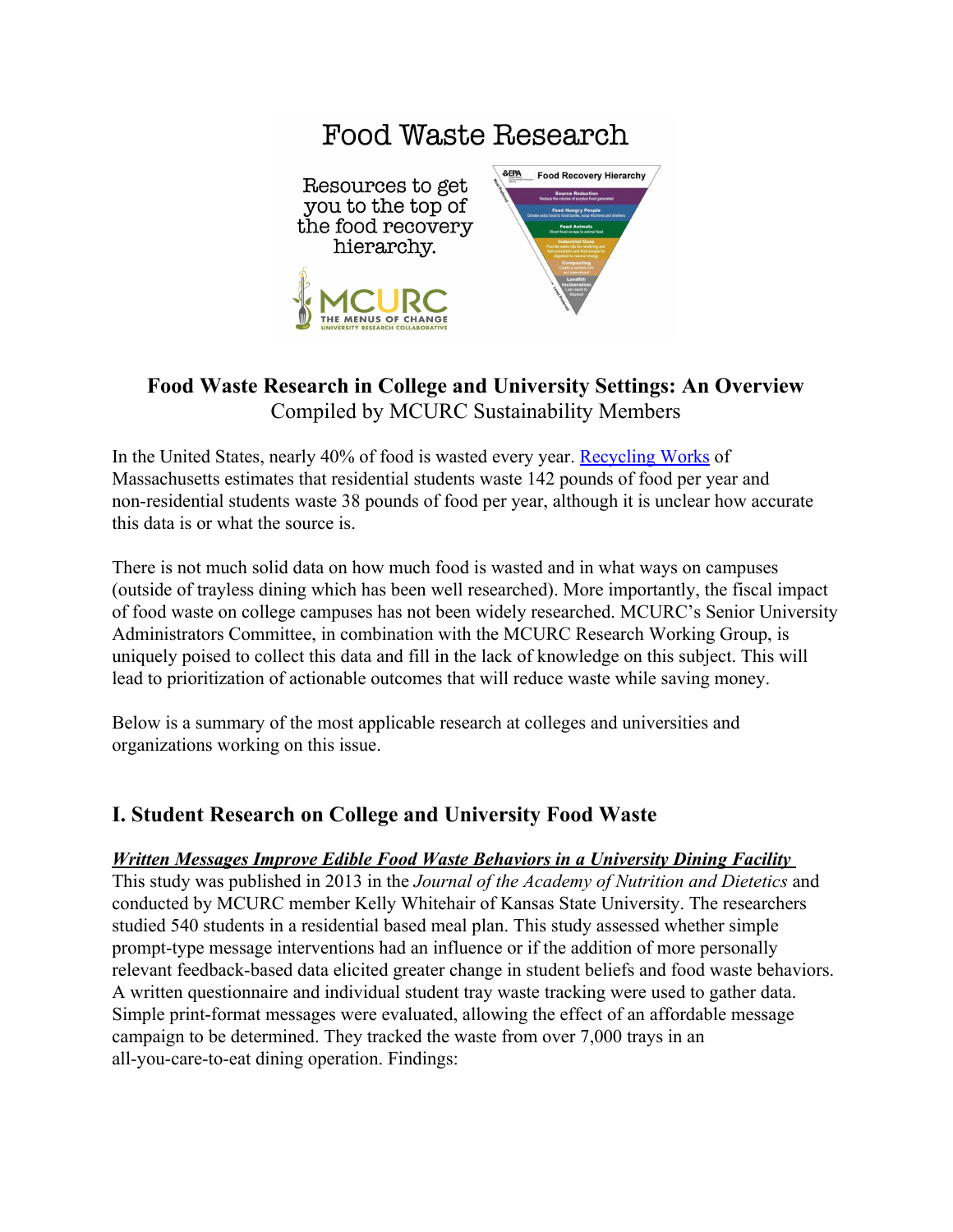- On average, more than 57 g edible food was disposed of per tray, accumulating to over 1.5 tons of food waste during the 6-week study.
- The simple to-the-point prompt-type message stimulated a 15% reduction in food waste.
- The addition of a more personalized feedback-based message did not stimulate an additional change beyond that of the prompt message.

# *LeanPath & Natural Resources Defense Council Data*

Lean Path partnered with the NRDC to aggregate the data from their customers for different segments. Findings include:

- Colleges and universities have on average .05 pounds of pre-consumer food waste per meal (before tracking food waste).
- That equates to 5% of the total meal weight.
- The main food loss reasons were (% based on \$\$ value):
	- o Overproduction  $-55%$
	- o Expired- 19%
	- o Trim waste- 11%

# *[Diners Waste More Food when they Know it will be Composted](https://news.osu.edu/news/2017/01/03/food-waste-compost/)*

This report released by Ohio State researchers in 2017 found that diners wasted more food when told the waste would be composted. The diners who'd read about the harm related to waste left behind almost 77 percent less as a group than those who'd received the financial literacy material. The educated diners were 39 percent more likely to clean their plates.

### *UC Davis Study on Trayless Dining*

UC Davis piloted trayless dining in 2008 and found a 60% reduction in food waste (from 5.2 ounces/person to 1.98 ounces/person).

# *[Impact on Plate Waste of Switching from a Tray to a Trayless Delivery System in a University](https://www.ncbi.nlm.nih.gov/pubmed/23088899) [Dining Hall and Employee Response to the Switch](https://www.ncbi.nlm.nih.gov/pubmed/23088899)*

This 2012 research paper was published in the *Journal of the Academy of Nutrition and Dietetics.* The study was done in a Big 10 college at an all-you-care-to-eat dining hall serving about 1,000 meals per day.

Findings:

- A significant decrease in solid waste per patron (0.81 oz) was observed in switching from the tray to the trayless system (4.39 oz vs 3.58 oz per patron).
- A nonsignificant reduction was observed with liquid waste (49.77 mL vs 46.36 mL).

# *[Trayless Cafeterias Lead Diners to Take Less Salad and Relatively More Dessert](http://search.proquest.com/docview/1692760064/fulltextPDF/45638784EB2C44D8PQ/1?accountid=14026)*

This 2012 study by Brian Wansink of Cornell found that students in a university dining hall found over two evenings that the percentage of students who took salad decreased with trayless dining. Findings: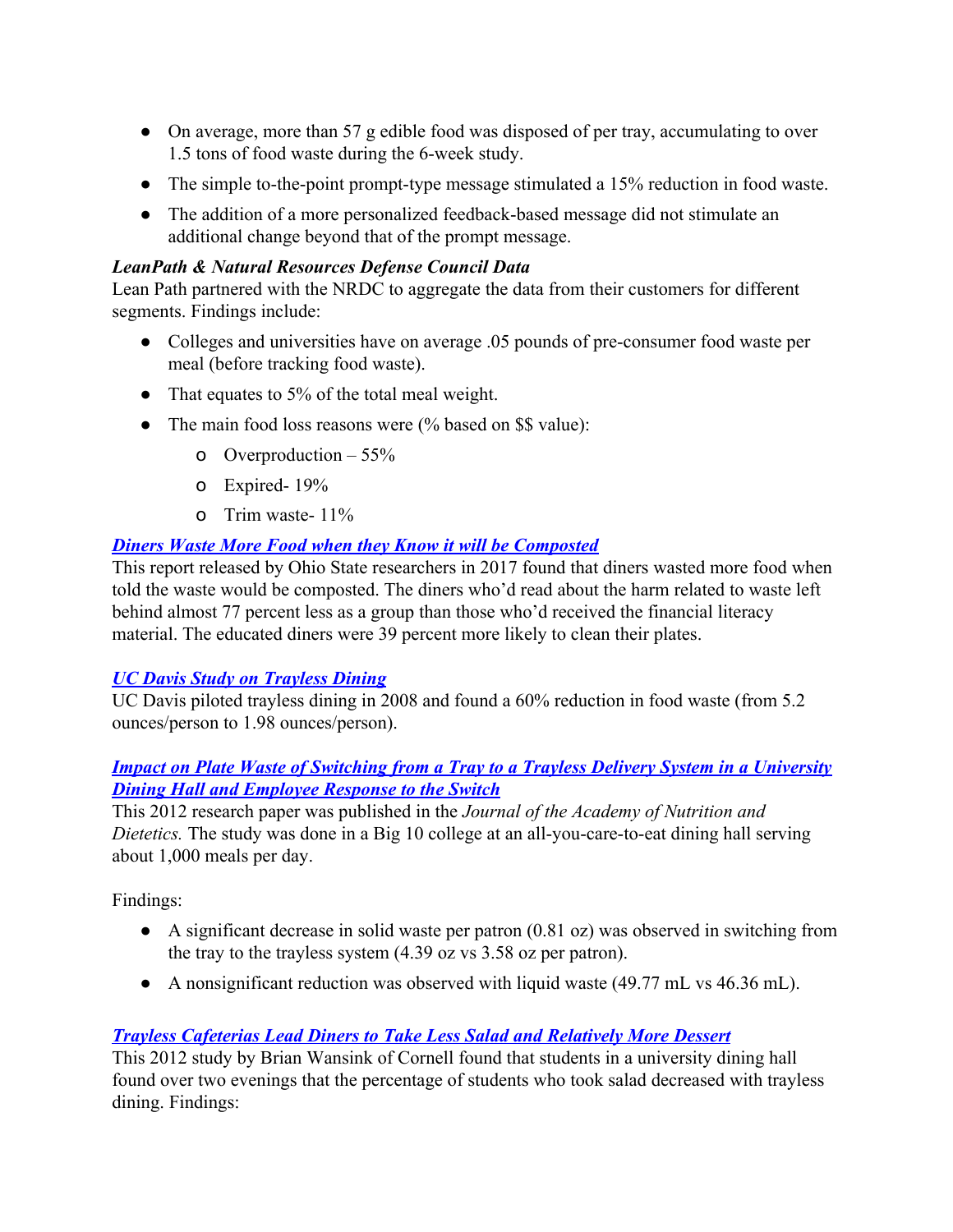- Trayless dining decreased the percentage of diners who took salad by 65%
- But did not decrease the percentage who took dessert- leading to a markedly higher ratio of dessert to salad.

# *[Exploring the Economic, Environmental, and Social Implications of Trayless Dining at](http://cms.colgate.edu/portaldata/imagegallerywww/d0f441dc-098d-4190-9faa-348b1c72ee56/ImageGallery/ENST%20390%20Trayless%20Report.pdf) [Colgate University](http://cms.colgate.edu/portaldata/imagegallerywww/d0f441dc-098d-4190-9faa-348b1c72ee56/ImageGallery/ENST%20390%20Trayless%20Report.pdf)*

This class project from 2011 at Colgate University found that:

- During their trayless experiment, food waste decreased by approximately 10% on the day without trays relative to the day with trays.
- Their food provider, Sodexo, stated that they have seen a 30% reduction in food waste in trayless dining operations.
- The students found that given their assumptions and various sampling data, Colgate can expect to save between \$128,234 and \$412,200 annually by going trayless.

# *[Without Cafeteria Trays, Colleges Find Savings](http://www.nytimes.com/2009/04/29/nyregion/29tray.html)*

2009 New York Times article on trayless dining. Highlights include:

- Rochester Institute of Technology estimates they've saved 10% on food spending.
- Williams College saved 14,000 gallons of water annually in one dining hall.

# *[The Business and Cultural Acceptance Case for Trayless Dining](http://www.elon.edu/docs/e-web/bft/sustainability/ARAMARK%20Trayless%20Dining%20July%202008%20FINAL.pdf)*

- Aramark conducted a survey of 186,000 students at 25 colleges and universities. The survey found that on days when trayless dining was implemented on these campuses, food waste was reduced by 25 to 30%.
- On average, Aramark reports food waste quantity was reduced by 1.2 ounces to 1.8 ounces per person per meal when trays were removed from dining venues.
- Case Study at University of Maine reduced food waste by 5 ounces per person (46) pounds per year per person) with an overall reduction in food waste of 65,000 pounds and 288,288 gallons of water.
- Case study at Grand Valley State University reduced food waste by 6 ounces per person (56 pounds per year per person).

# *[Why Do Students Waste Food at Dining Halls?](https://nature.berkeley.edu/classes/es196/projects/2010final/LamY_2010.pdf)*

This is a 2010 research paper by a student. She surveyed 500 students about why they did not finish their food in the dining hall. Results showed that a la carte serving and the use of trays helped generate less food waste. Poor food quality and being served too much at buffet dining halls were top reasons why students wasted food. Data highlights include:

- In 2005, students at these four all-you-can-eat-dining halls discarded about 1.2 tons of unconsumed food after being served
- 50% of students thought that they did not finish their food because they did not like it. 28% of the students thought that taking too much food or being served too much were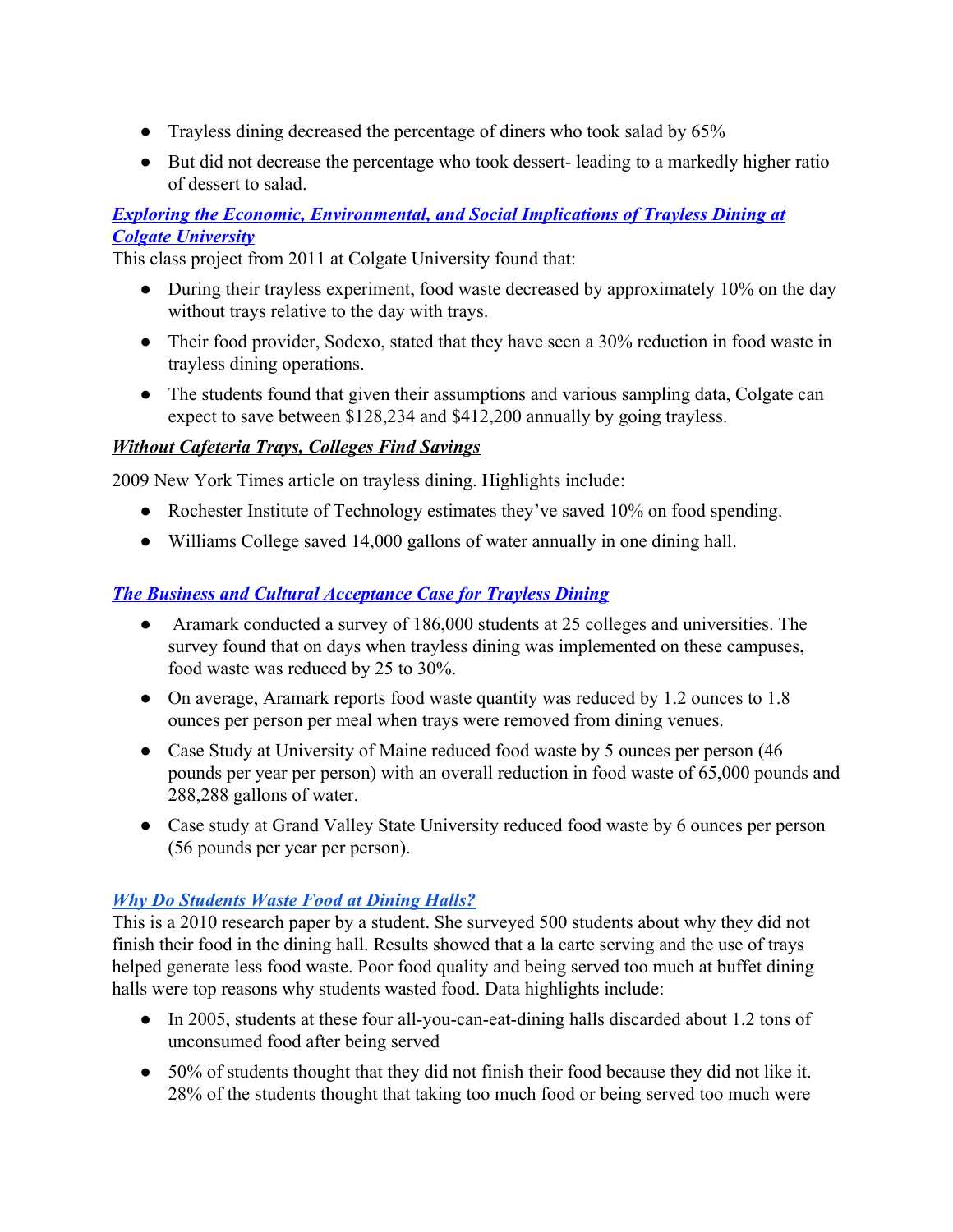reasons they did not finish their food. 2% of the students pointed out they did not waste food other than crumbs or excess sauces.

# *[UNH Research on Food Waste](http://sustainableunh.unh.edu/compost)*

In 1999, UNH's dietetic interns conducted a food waste study which found a total of 4 ounces of pre and post consumer food waste was generated per meal served. It resulted in over 4 tons of food waste per week. Currently, they estimate they collect 25,000-40,000 pounds of food waste each month during the academic year.

# *[Exploring Food Waste Reduction in Campus Dining Halls](https://wmich.edu/sites/default/files/attachments/ENVS%204100%20Final%20Project%20Report%20-%20Merrow,%20Penzien,%20Dubats.pdf)*

This is a 2012 research paper from a class at Western Michigan University. Students conducted a few waste audits of post-consumer food waste. They also looked at best practices in food waste reduction at other universities. Data found include:

- Patrons wasted about 2.9-4.3 ounces of food per person (based on three waste audits).
- 20% was animal products, 66% was carbohydrates, and 14% was fruits and vegetables.
- Past audits found that going trayless reduced food waste by 30%.

Findings from their research on other universities included:

- St Mary's College cut waste 10-15% by allowing students to submit recipes to dining services as an incentive.
- Drew University served steak dinners as an incentive for food waste reduction.
- UC Davis post-consumer food waste audits found 2 oz of food wasted per person.

# **II. Organizations Focused on University Food Waste**

# **ReFed**

### <http://www.refed.com/>

ReFED is a multi-stakeholder nonprofit, that takes a data-driven approach to move the food system from acting on instinct to insights to solve our national food waste problem. ReFED has identified 27 of the best opportunities through the [Roadmap to Reduce U.S. Food Waste,](http://refed.com/roadmap) a first-of-its-kind economic analysis, making it easier for stakeholders across the food supply chain to meet the national 50% reduction goal by 2030. Opportunities can be filtered by financial benefit, waste diverted, emissions reduced, water saved, meals recovered, and other criteria.

ReFED is working with Stanford's FEED Collaborative and R&DE to create a university-focused version of their Roadmap. The project is currently in the research phase, with students interviewing dining staff and using design thinking to find the most effective ways to prevent, recover, and recycle food on campuses and what the relative cost and impact of each solution is.

They recently released a [Food Waste Innovator Database](http://www.refed.com/tools/innovator-database/) with over 400 innovators and [Food](http://www.refed.com/tools/food-waste-policy-finder/) [Waste Policy Finder.](http://www.refed.com/tools/food-waste-policy-finder/)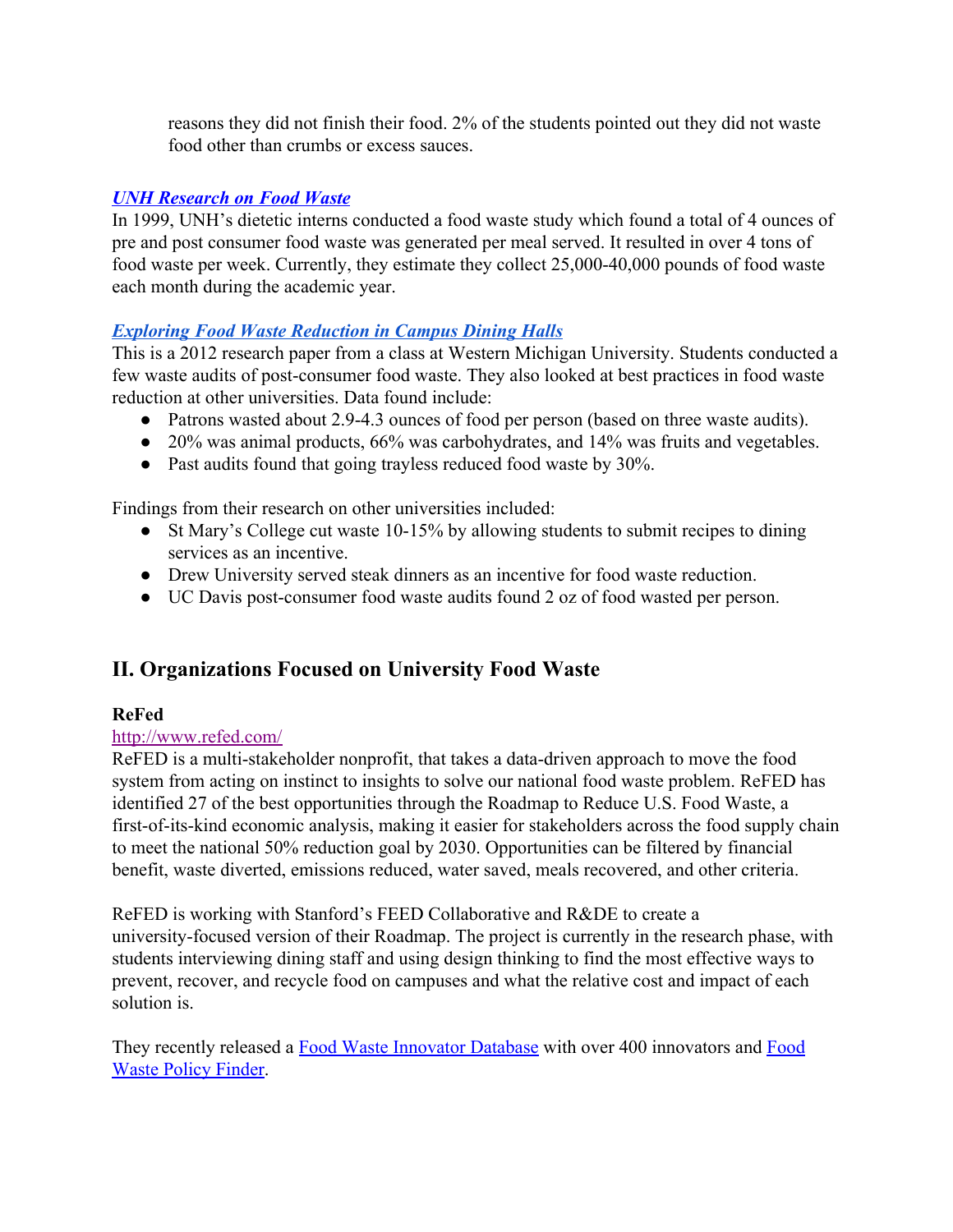# **Natural Resources Defense Council (NRDC)**

The NRDC, led by Stanford alum Dana Gunders, has led the way in food waste research, with Dana's report, [Wasted: How America is losing up to 40% of its food from fork to landfill.](https://www.nrdc.org/resources/wasted-how-america-losing-40-percent-its-food-farm-fork-landfill) NRDC has recently launched a consumer facing webpage, Save the Food, to bring the data and message to the public and lead behavior change. They also published a fact sheet entitled [National Call to Action! 10 Strategies for Achieving U.S. Food Waste Reduction Goals.](https://www.nrdc.org/sites/default/files/ten-strategies-us-food-waste-reduction-goals-fs.pdf)

Dana has said she is working on a university focused resource as well.

https://www.nrdc.org/issues/food-waste <http://www.savethefood.com/>

#### **Further With Food: Center for Food Loss and Waste Solutions**

<https://furtherwithfood.org/>

Further With Food provides comprehensive information about food loss and waste in the United States and about solutions dedicated to reducing it. This virtual resource center offers a broad spectrum of users – such as businesses, government entities, investors, NGOs, academics, and individuals —a platform to find and share information about proven solutions and innovative new approaches to reduce the volume of surplus food generated, feed hungry people, and divert food and scraps to the highest beneficial use.

### **EPA/Federal Government**

In 2015, the Obama Administration set the first-ever national target to reduce food waste across the U.S. with a goal of a 50% reduction from 2010 by 2030. This goal is one that is now used by other organizations and could be a good baseline goal for universities.

In the United States, EPA estimates that more food reaches landfills and incinerators than any other single material in our everyday trash, about 21 percent of the waste stream. Reducing food waste will help the United States address climate change, as 20 percent of total U.S. methane emissions come from landfills. By keeping wholesome and nutritious food in our communities and out of our landfills, we can help address the 42 million Americans that live in food insecure households. (Source: [EPA](https://www.epa.gov/sustainable-management-food/united-states-2030-food-loss-and-waste-reduction-goal))

The EPA has many resources including

- A [Call to Action by Stakeholders](https://www.epa.gov/sustainable-management-food/call-action-stakeholders-united-states-food-loss-waste-2030-reduction) (one of the calls is collecting data)
- [Food Recovery Challenge](https://www.epa.gov/sustainable-management-food/food-recovery-challenge-frc) a challenge for organizations to reduce food waste
- [U.S. Food Waste Challenge-](https://www.usda.gov/oce/foodwaste/join.htm) a similar challenge, more geared to K-12 schools, but anyone can join.
- [Guide to Conducting Food Waste Audits](https://furtherwithfood.org/resources/guide-conducting-student-food-waste-audits-resource-schools/)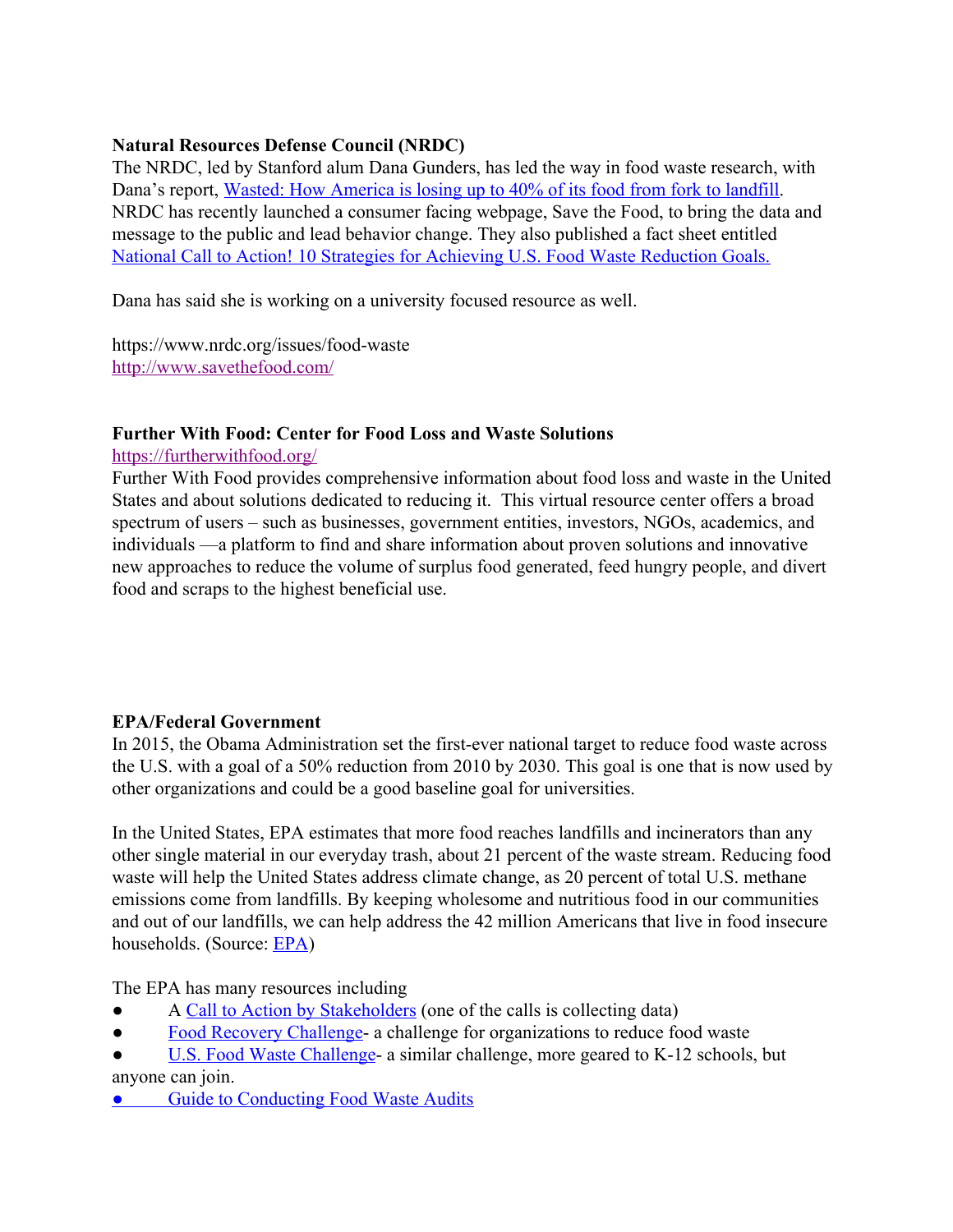### **LeanPath**

#### <http://www.leanpath.com/>

LeanPath's waste weighing system is used in many college and university operations and they have many years of aggregated data that they will be send. LeanPath weighs pre-consumer items and gives the dollar amount of the waste (both on the screen for the staff person to see and in aggregated charts).

#### **Scrapworks**

Scrapworks is a startup spun out of a Stanford d.school class that is working to get data on food waste in the dining halls. They are currently weighing food pre-consumer food that is not served and calculating the cost of throwing out these items.

# **III. Organizations Focused on General Food Waste**

#### **WRAP:**

WRAP is a UK-based research organization which has evidence-based research in household food waste reductions that they use to consult to organizations to help them reduce food waste and save money.

Closer to the college and university segment, WRAP recently worked with the UK government and hospitality industry to create a 3-year voluntary agreement to reduce waste and increase recycling. The targets (one is to reduce food waste by 5% from 2012 baseline by 2015) are measured in carbon dioxide equivalents.

Hospitality Segment Agreement: http://www.wrap.org.uk/content/hospitality-and-food-service-agreement-taking-action-waste

Love Food, Hate Waste Campaign:

[http://www.wrap.org.uk/sites/files/wrap/West%20London%20LFHW%20Impact%20case%20st](http://www.wrap.org.uk/sites/files/wrap/West%20London%20LFHW%20Impact%20case%20study_0.pdf) udy 0.pdf

#### **Harvard Food Law & Policy Clinic**

<http://www.chlpi.org/food-law-and-policy/about/>

The Food Law and Policy Clinic of Harvard Law School (FLPC), a division of the Center for Health Law and Policy Innovation, was established in 2010 to link Harvard Law School students with opportunities to work with clients and communities on various food law and policy issues. The FLPC provides legal and policy guidance to a range of clients seeking to increase access to healthy foods, assist small and sustainable farmers in breaking into new commercial markets, and reduce waste of healthy, wholesome food, while educating law students about ways to use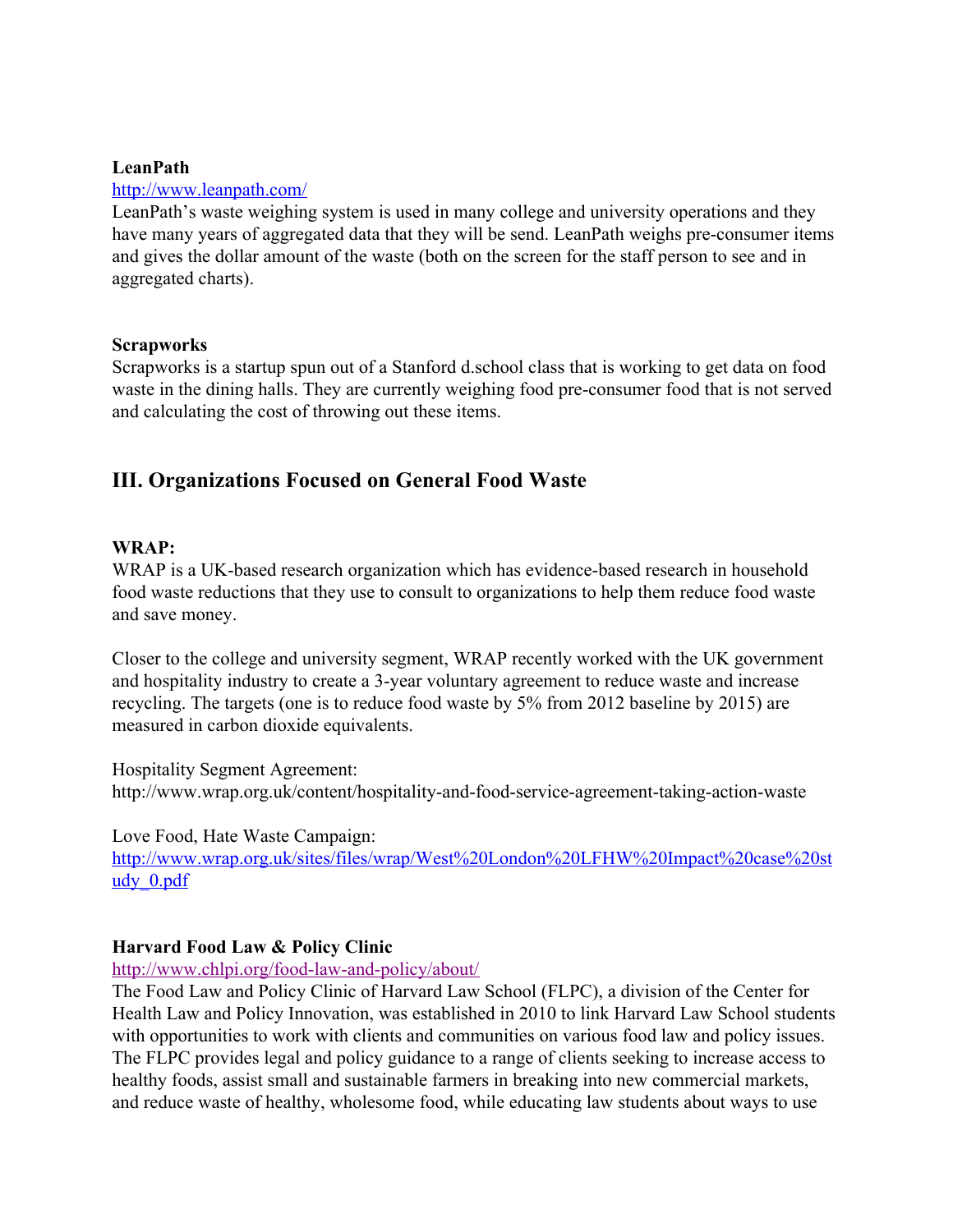law and policy to impact the food system. The FLPC engages a strong policy orientation as well as substantive expertise in the food system to assist a range of federal, state, and local clients around the world in understanding the legal and policy regimes that apply to food production and sales.

Their current projects that are relevant include research on laws and policies related to food recovery and expiration dates.

# **IV. Organizations Focused on Food Donation**

The best resource for laws related to food donation is the [Harvard Food Law and Policy Clinic.](http://www.chlpi.org/food_library/?fwp_food_publication_topic=food-donation) Note that the Bill Emerson Good Samaritan Food Donation Act passed in 1996 by the U.S. Congress provides civil and criminal liability protection to food donors who donate food in good faith. In addition, all fifty states have passed state liability protection acts. Other organizations who focus on food donations nation-wide are listed below. Regional food runner/recipient groups are not listed.

# **[A Guide to End Food Waste on Campus](http://campusfoodwaste.org/)**

#### <http://campusfoodwaste.org/>

Universities Fighting World Hunger, an initiative of Auburn University's Hunger Solutions Institute, and The Campus Kitchens Project have created this suite of multimedia hunger-fighting resources and tools. Developed for students by students, with support from The Rockefeller Foundation, this resource includes educational information, step-by-step suggestions for both individual and campus-wide activities and a number of awareness-building social media tools including shareable videos.

### **[Campus Kitchens Project](http://www.campuskitchens.org/)**

### <http://www.campuskitchens.org/>

Student volunteers develop partnerships, recover food, plan menus, run cooking shifts, organize drivers, garden, glean and teach nutrition education to children and families. They keep track of all of the paperwork (so we know everything's being done safely), organize fundraisers, develop curriculum and recruit new student volunteers. They accomplish an incredible amount of work every day.

### **[Food Recovery Network](https://www.foodrecoverynetwork.org/)**

### <https://www.foodrecoverynetwork.org/>

Focused on universities, FRN has student volunteers develop partnerships, recover food, plan menus, run cooking shifts, organize drivers, garden, glean and teach nutrition education to children and families. The Sodexo Foundation provided FRN with founding funding to hire a full-time staff and transition into a professional nonprofit!

### **[Food Donation Connection](http://www.foodtodonate.com/)**

<http://www.foodtodonate.com/>